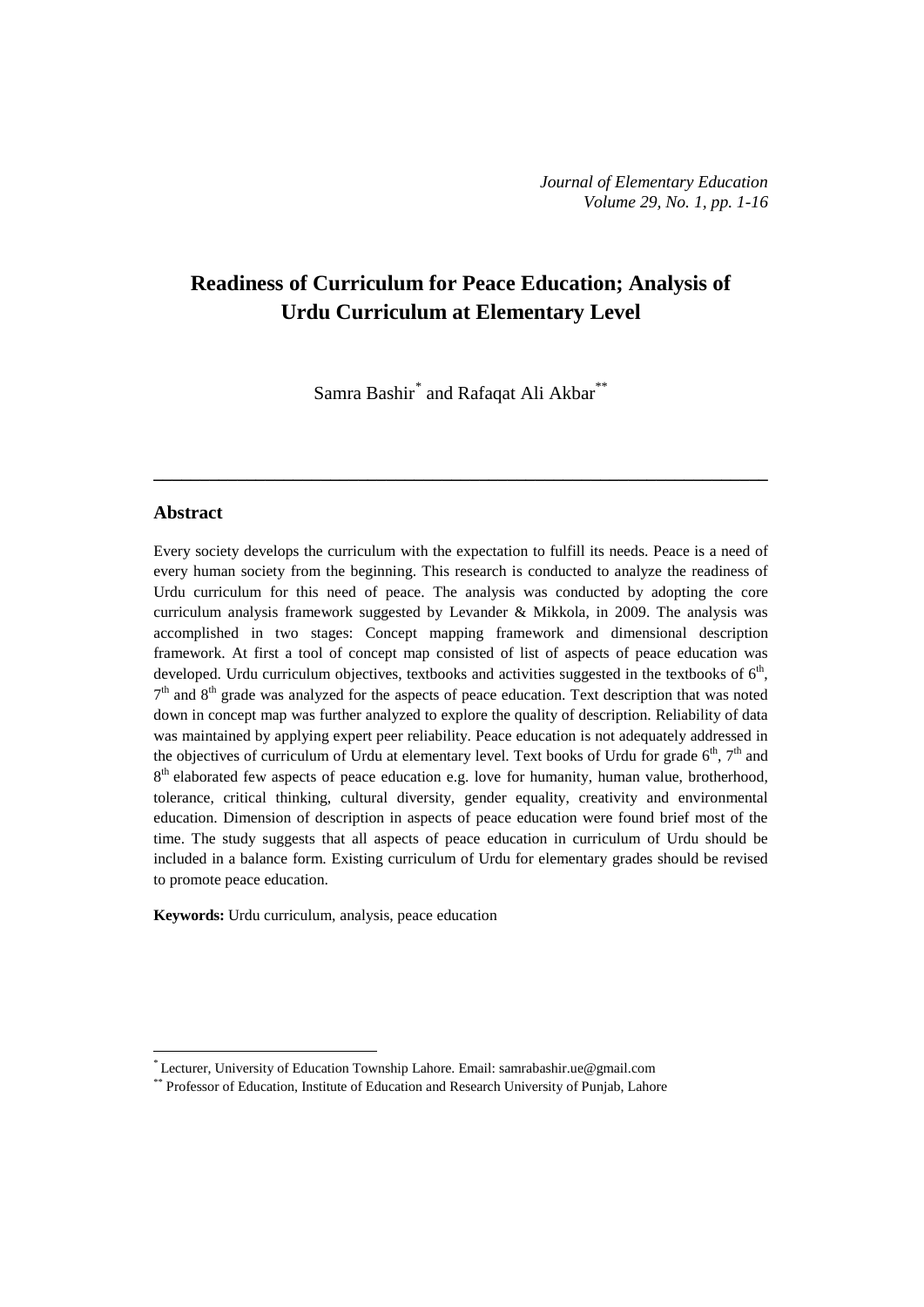## **Introduction**

Peace is characterized as internal state of mind, a behavior of kindness, sympathy, self-assurance and impartiality. Peace is an attribute for success of nations, peace education is a mean to achieve this attribute. Peace has two dimensions that are interconnected with the educational process of society. The first dimension is that peace education is teaching of information, attitudes, standards and personal traits that are prerequisite to settle matters without violence. Secondly, peace education serves to nourish sustainable and harmonious mutual relations among people and nations (Johnson & Johnson, 2005; Karlsberg, 2005). Peace education encourages acceptance, sympathy and expertise in cooperation among learners (Yousuf et al., 2010; Hodge & Kress, 2001). Danesh (2006) an exponent of peace education asserts that the only way to develop peaceful and peace creating civilization is peace education. He further suggests that curriculum must integrate all aspects of society in which peace plays a role. These aspects include emotional stability, honesty in social and political behaviors, and ethical values. Realization of these aspects is compulsory for the achievement of peace, without this realization peace remains an ambition rather than a recognized reality. Peaceful living is always desired by every society. Demand of peace education is increased in the era of haphazard changes in the world scenario. Education has to shoulder the responsibility to inculcate peaceful thinking in youngsters. Curriculum could serve as a mean to achieve this purpose.

Language is a powerful source for promotion of peace in society. Language is both the medium and the object of study. Language through words can promote the peace of mind in society. Tishkov (2004) has rightly said that conflicts start with words and words have the ability to kill, not less than bullets. Language plays key role to develop perceptions about cultures and people. Language in any society provides understanding of the philosophy behind the thinking of citizens. Understanding of culture of any society can be made better through its language. Native language can contribute to understand the inter-culturality of society. The integration of peace issues into the language curriculum can stimulate both learning and teaching by creating interactive classroom (Tsuda, 2004). The subject of language provides the opportunity of extensive reading to the students, this activity broadens the vision and innovative ways of thinking in students (Matos, 2012). The role of language is multidimensional for promotion and prevention of all types of violence in the world. It serves for both purposes to endorse and hinder the achievement of peaceful living (Onishi, 2005). The foremost purpose of the subject of language is to improve the communication skills, and for that purpose it assigns meaning to societal and environmental realities. For these social actions' language has a powerful tool in the form of literature: it forms the behaviors and actions, take place in response to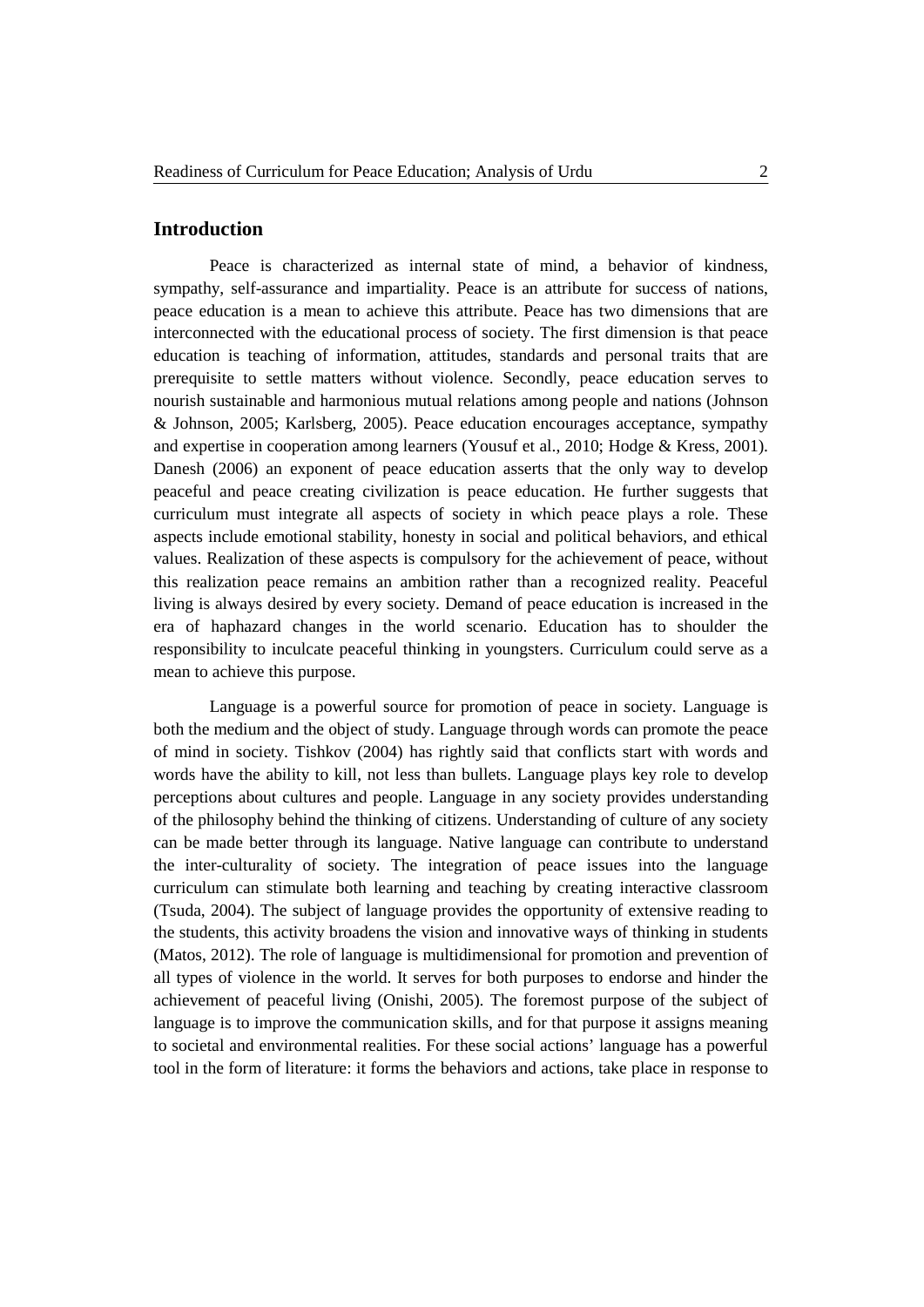what language has represented in its essence (Wodak, 2002; Shapiro, 1988; Karlsberg, 2005; Fairclough, 2004). Peace education and language teaching share a number of common teaching techniques e.g. discussion, dialogue, and conversation are established ways to practice language for the sake of its learning and peace education also rely on these methods to achieve its objectives. This connection gives space to peace education in teaching of language. Language is a means to connect the individuals from different cultures. In the learning of language written and verbal connections of ideas serves the purpose to understand the language and, at the same time develops the understanding of cultural differences among countries and people. Language is mean to share the different cultural components e.g. values and customs.

Tanner and Tanner (2007) argue that needs of society guide the schools what to be included in curriculum. Curriculum can be the prime source to attain the sustainable peace in human societies (Pingel, 2010). Many countries of world e.g. Sri-lanka, England, Turkey and Japan implement peace education curriculum in order to come out of wars or troubled situations, as a long-term strategy and achieved the sustainable peace (Rahman, 2014, Cardozo, 2008; Harber & Sakade, 2009; Bar-Tal, 2002; Demir, 2011). Pakistan is struggling against terrorist attacks since 2002. The country has paid substantial human and economic cost for terrorism. (Ahmad, 2018) The enduring solution needs a comprehensive strategy to counter the effects of terrorism. It is important that children learn concepts related to peaceful living at early years of life. This is an ideal stage to transmit warmth and respect for human beings in the students' concentrations. In the long run of life children have to meet with variety of people, they have to accept the individuality of all people for peaceful social adjustment. It is the responsibility of education systems of any nation to cater the needs of a society. Palanndjian (2013) suggests that teaching about peace and tolerance is very important in the development of peaceful cultures in human societies. Peace education is a powerful tool to establish peaceful traditions in societies (Jabbour, 2013). Different subjects can encourage the content relevant to peace i.e. language, religious studies, sociology, history, philosophy and psychology (Eslami-Somea & Movassagh, 2014).

Curriculum analysis is an effort to determine how effectively curriculum experiences and structure worked in educational settings implemented by officials. Analysis can be performed for different purposes in order to find out the commonalities and diversities (Houang, & Schmidt, 2008). Pakistani society is coping with serious issues related to peace. Many people including students lost their lives during this decade. The school curriculum is under criticism for not bearing the responsibility of peace that is of utmost importance for Pakistani society. The present curriculum of public schools is criticized by different circles of society for not addressing the democracy, human rights,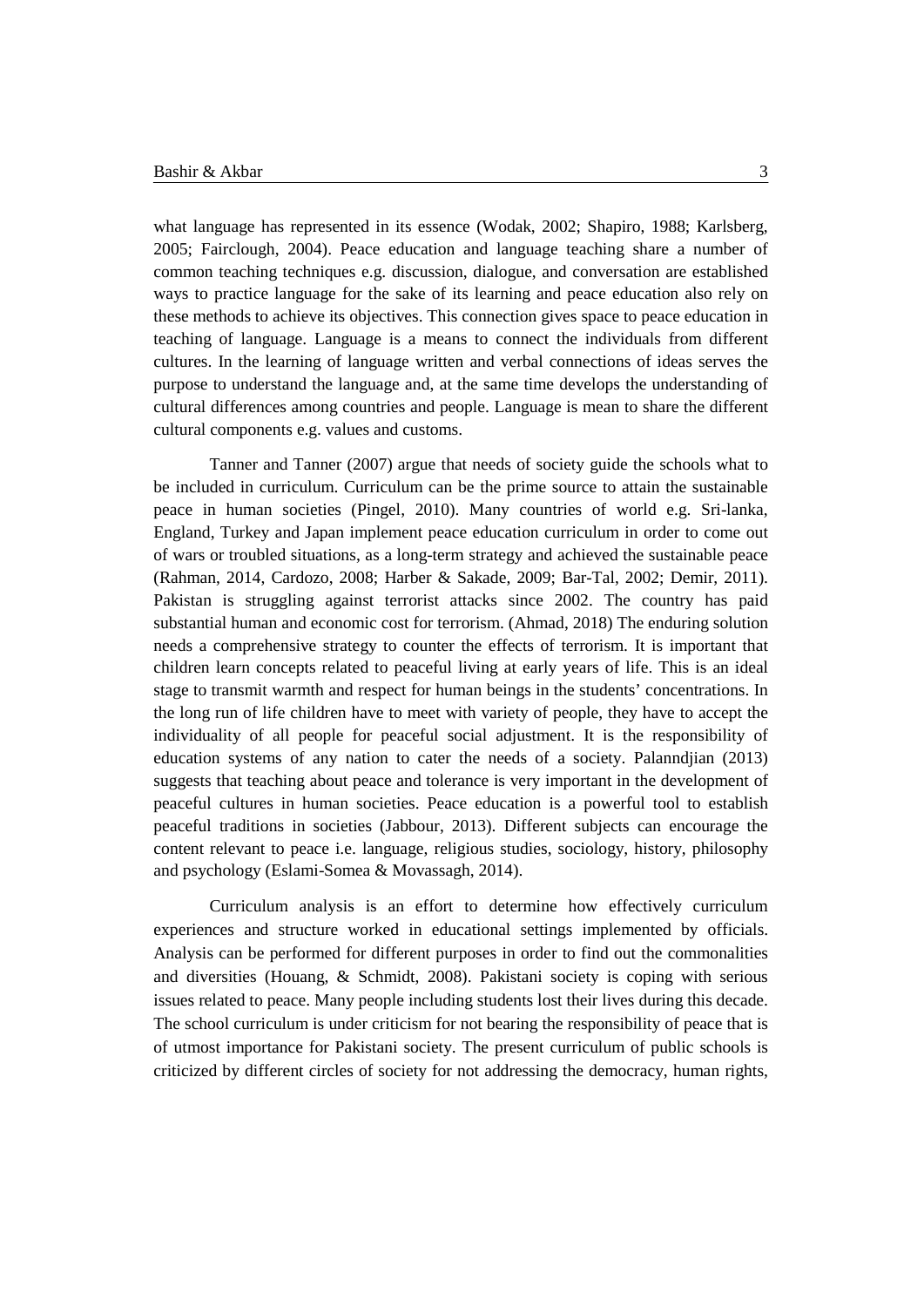peace, acceptance, critical thinking, conflict management, in any meaningful way (Nayyar & Salim, 2003; Imtiaz, 2012; Naeem, et al. 2011). By realizing the importance of peace, the study aims to analyse the present curriculum of Urdu language to determine the extent of peace promoting characteristics being encouraged. Researchers selected the curriculum of Urdu language owing the importance of language to promote peace in society. The study focused on the analysis of objectives of curriculum of Urdu at elementary level for aspects of peace education. Content and activities suggested in text books of Urdu published by Punjab Textbook Board for grade 6th, 7th and 8th were also analysed for the aspects of peace education.

### **Framework for Analysis of Urdu Curriculum**

Dewenden (2007) describes framework as a set of concepts derived from the basic ideas of any formation. The framework for analysis of Urdu curriculum in the present study was developed based on the technique of analysis of core curriculum advised by Levander & Mikkola, in their research conducted in 2009. Present study analyse the elementary school curriculum of Urdu in two stages named as:

- a) Concept Mapping Framework (CMF)
- b) Dimensional Description Framework (DDF)

## **a) Concept Mapping Framework (CMF)**

At the first stage of analysis researchers outlined a list of concepts related to peace education by reviewing the literature. In this list 14 aspects of peace education were outlined and each aspect was further elaborated to determine the detail it covers.

Table 1

| <b>Aspects of Peace Education</b> |                       |                       |                |
|-----------------------------------|-----------------------|-----------------------|----------------|
| 1) Love for humanity              | 5) Non-violence       | 9) Tolerance          | 13) Democracy  |
| 2) Respect for human life         | 6) Gender equality    | 10) Environmental     | 14) Creativity |
|                                   |                       | Education             |                |
| 3) Brotherhood/co-operation       | 7) Cultural diversity | 11) Human values      |                |
| 4) Justice                        | 8) Human rights       | 12) Critical thinking |                |

The objectives of curriculum of Urdu for elementary schools and content and activities from the textbooks of Urdu for  $6<sup>th</sup>$ ,  $7<sup>th</sup>$  and  $8<sup>th</sup>$  grade published by Punjab Text Book Board were analyzed to find out the themes pertinent to various dimensions of peace education. Both the researchers read the content carefully to find out the concepts related to peace in the objectives, textbooks and activities (suggested in the end exercise of each lesson) and aspects related to peace were identified. The description of each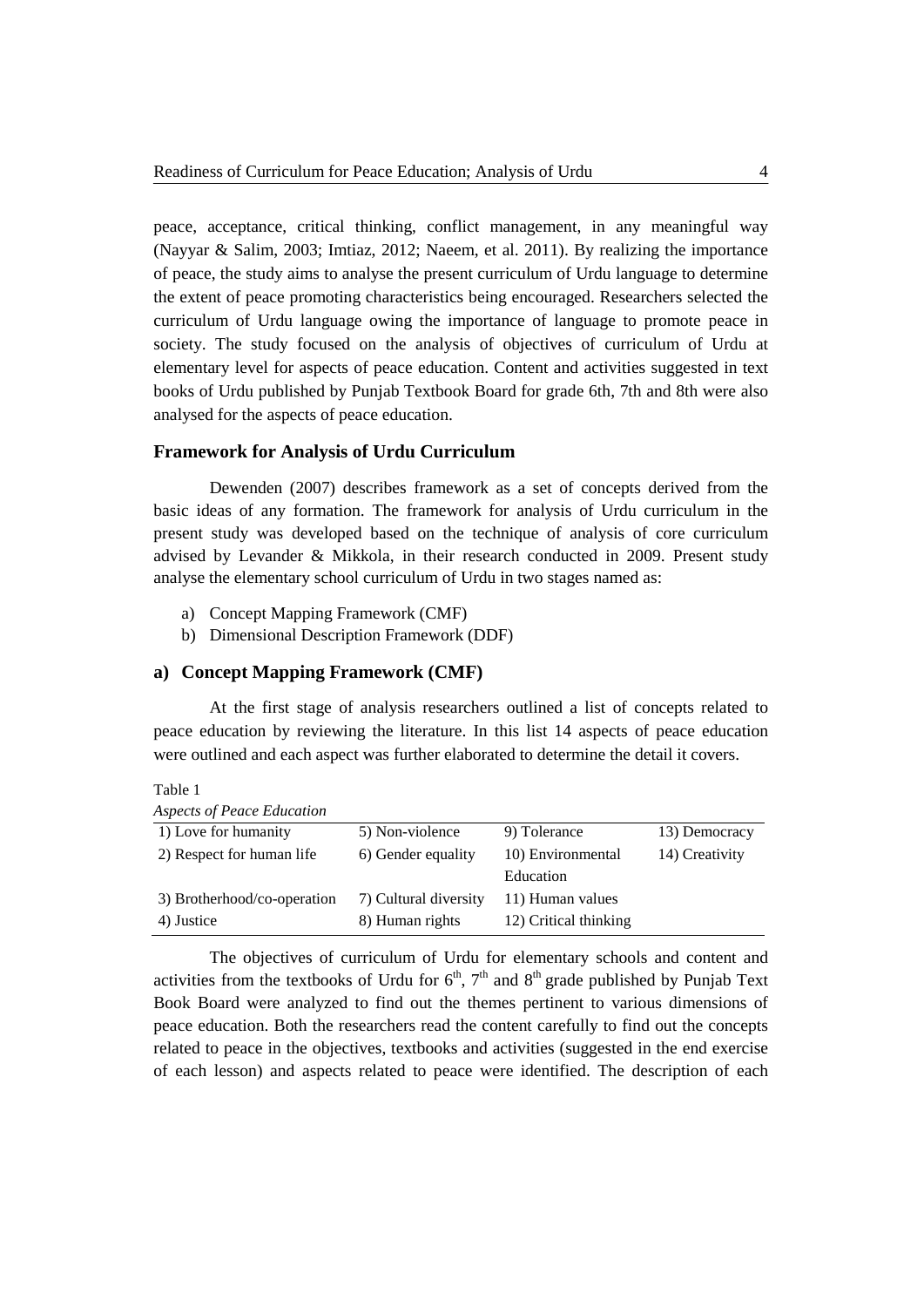concept of peace was listed in the CMF. The reliability of derived themes of peace education was ensured by 'expert peer reliability'. For this purpose, two peers were selected who have research experience in curriculum analysis. They were asked to verify the description of CMF with two objectives:

- Verify the description noted from curriculum document and textbooks.
- Verify the findings of the first stage by using the concept map framework.

This cross-check verification excluded few themes from findings of first stage analysis suggesting that these are not meeting the criteria of that aspect of peace education. Images of text taken from the Urdu textbooks (see figure 1, 2  $\&$  3) also provides the real picture of text that conform the findings of analysis.

## **b) Dimensional Description Framework (DDF)**

In this phase of analysis, the deepness of thought in the narrated aspects related to peace education was explored. The text description of aspects of peace education was analyzed according to the suggested four dimensions in the framework applied in this study (Levendra & Mokkola, 2009). These dimensions are brief, explicit, extensive and implicit. Criteria for each dimension of description was developed:

- **Brief:** The description was taken as brief, if it consists of small number of words i.e. 5-15 words.
- **Explicit**: Description of aspect of peace education was considered as explicit if it was explained by giving an example. The length of explicit narration may contain 10 to 15 lines or one paragraph.
- **Extensive**: Detailed description of aspect or idea was taken as extensive category of description. Extensive description might explain the one or more than one feature of peace education in one lesson. If an objective of curriculum thoroughly explained any feature of peace education that will be considered an extensive category of description.
- **Implicit:** Dimension deals with quality of description. If the description made the reader to think about the idea that description was considered implicit. Count of word may be less but idea discussed will touch the higher order thinking abilities. The description of aspect of peace education was considered comprehensive description if it is extensive and implicit.

In DDF researchers read the content carefully as outlined in CMF. The depth and quality of text was determined according to the set criteria in DDF.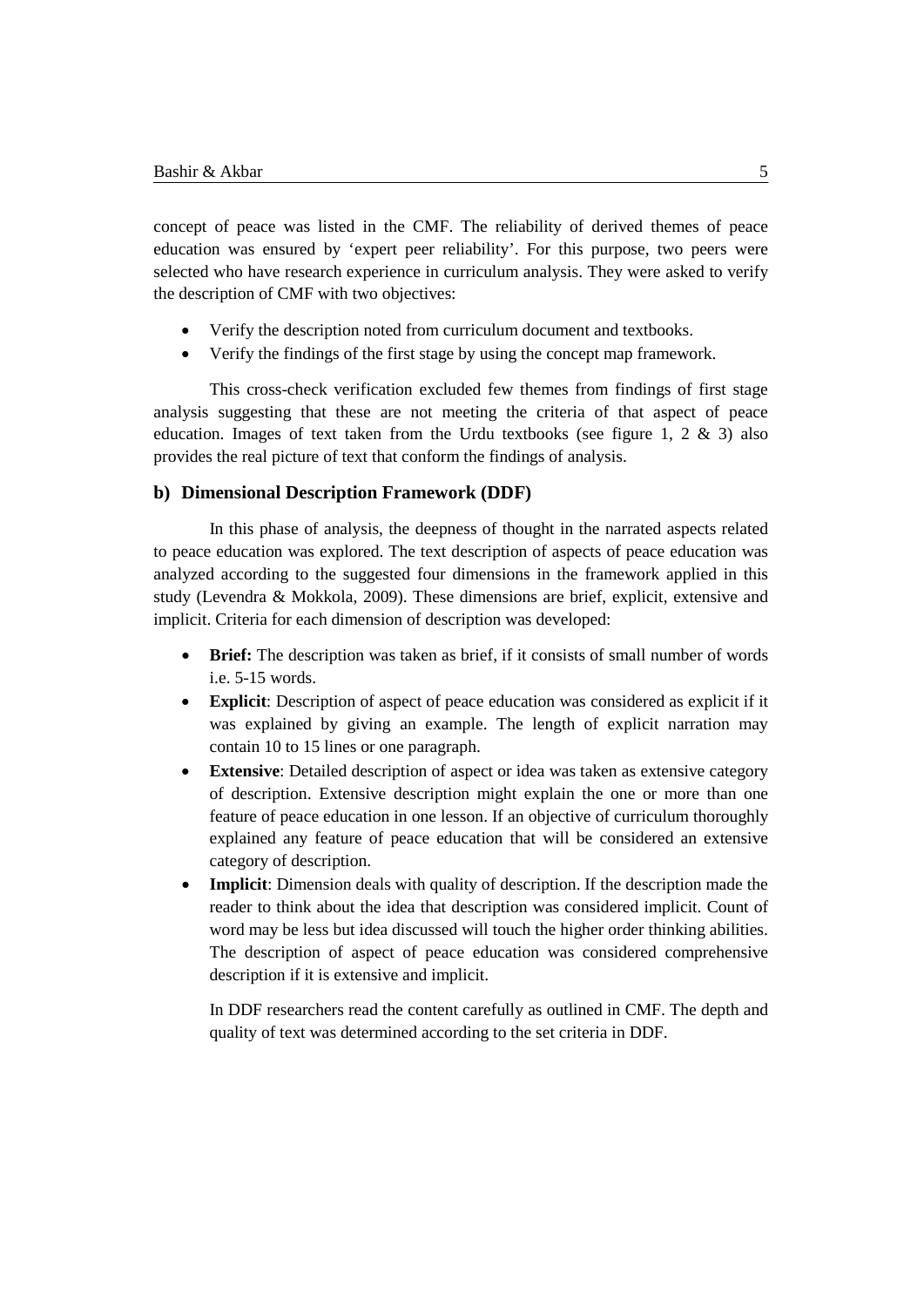## **Analysis of Urdu Curriculum Objectives on the Basis of CMF**

Objectives are the foremost part of curriculum. Objectives determine the purposes of curriculum. In the document of National Curriculum of Urdu, 2006 for grade I-XII, (Compulsory) objectives are stated in the form of goals and benchmarks. Mostly, objectives of National Curriculum are about development of Urdu language competency in students. Aspects of peace education were not discussed in any objective of Urdu curriculum. However, the National Curriculum for Urdu suggests few topics related to peace education for lessons of textbooks.

## **Analysis of 6th Grade Text Book of Urdu on the Basis of CMF**

Analysis of text book of Urdu for  $6<sup>th</sup>$  grade was done to outline the aspects of peace education for first stage of analysis named as concept map framework. The text books of Urdu are in Urdu language and texts found related to aspects of peace education was translated by researchers into English. The activities suggested in the textbook were also analyzed for the aspects of critical thinking and creativity. Text description and suggested activities related to the aspects of peace education are described below along with the page number of textbook:

| able |  |
|------|--|
|------|--|

| Aspects   | Content                                                                                |
|-----------|----------------------------------------------------------------------------------------|
| Love for  | One sentence found related to aspect of love for humanity i.e. "if you pursue          |
| humanity  | the advantages from worldly sanctifications be beneficent with others as               |
|           | Allah Almighty is with you" (p.50).                                                    |
| Tolerance | Characteristics of the personality of The Prophet Muhammad (SAW) are                   |
|           | described in "Naat"; In His life Prophet Muhammad (SAW) practiced the                  |
|           | higher values of forgiveness and mediation. Aspect of tolerance is supported           |
|           | by quotation of great Islamic Scholar Sheikh Saadi <i>i.e.</i> "don't pay attention to |
|           | the words of jealous person because he is already burning in the fire of               |
|           | jealousy" (p.51). It is described that games and sports develop tolerance in           |
|           | people because the spirit of competition and acceptance were encouraged in             |
|           | all categories of games (p.40).                                                        |

*Description of texts and suggested activities in the Text Book of Urdu (Grade 6th)*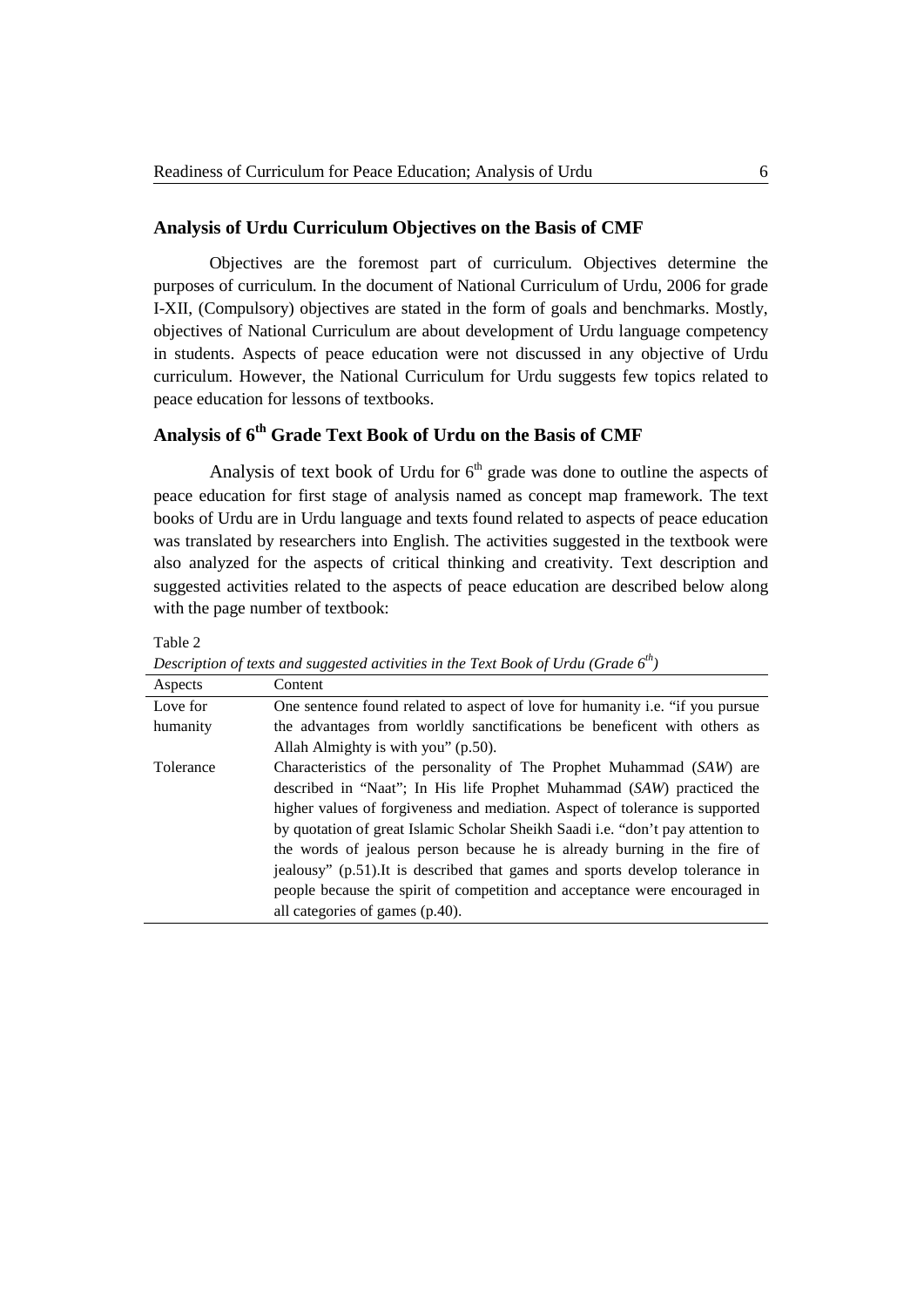| Brotherhood       | In the "Naat" characteristics of Prophet Muhammad (SAW) are discussed that              |
|-------------------|-----------------------------------------------------------------------------------------|
|                   | He always helps others (p.1-2). The poem "Hum Aik Hain" describes the two               |
|                   | aspects of peace education i.e. brotherhood and co-operation (p.23). In the             |
|                   | lesson "Story of Gul Sanobur" the character Sanobur (girl) changed her plan             |
|                   | to take revenge from her enemy (p.46). Worth and value of everything                    |
|                   | decides upon its uses. "If we use the scientific inventions for the advancement         |
|                   | and well-being of human beings, it will stimulate love and brother hood"                |
|                   | (p.60). Games educate us to live with cooperation (p.90). Lesson                        |
|                   | "Organization of Islamic Countries" (OIC) stimulates the notion of Muslim               |
|                   | brotherhood. Author of this lesson suggested that OIC has to put his energies           |
|                   | to resolve the differences of Muslim countries (p. 97-99). Non-cooperation              |
|                   | with other countries could ruin the society (p.102).                                    |
| Human values      | Last paragraph of 9 <sup>th</sup> lesson "The Story of Gul-Sanobur" described, "Sanobur |
| (Forgiveness)     | (girl) is happy that Allah Almighty protected her from committing a sin of              |
|                   | murder. She whole heartedly forgives her enemy" (p.46).                                 |
| Gender equality   | The aspect of gender equality was highlighted by discussing the role of Fatima          |
|                   | Jinnah in Pakistan movement in the $2nd$ lesson. Explaining the personality of Fatima   |
|                   | Jinnah, it is stated that she worked for the welfare of humanity from her student       |
|                   | life $(p.9)$ . She worked for the betterment of women throughout his life $(p.10)$ .    |
| Environmental     | The lesson "Man and His Environment" discussed the glitches of                          |
| education         | environmental pollution. The entire lesson describes the causes and reasons             |
|                   | of environmental pollution and the benefits of cleanliness (pp.74-76).                  |
| Critical thinking | There are few questions in the end exercise of various lessons that made                |
|                   | learners to think about different aspects of peace i.e. critical thinking, e.g.         |
|                   | "how this land become the sample of love, peace and brother hood" (p.41).               |
|                   | Suggested activities in the textbook rarely forces students to think critically         |
|                   | towards the problems. Mostly it is asked teachers in these activities to tell           |
|                   | students about different things.                                                        |
| Creativity        | One activity suggests that "students have to write the principles to clean their        |
|                   | environment and will celebrate the cleanliness day". This activity can compel           |
|                   | students to be creative in their ideas (p.79). Another activity suggests that           |
|                   | "told students about the significance of unity for society in the light teachings       |
|                   | of Quran and asked them to write an essay on Unity" (p.107).                            |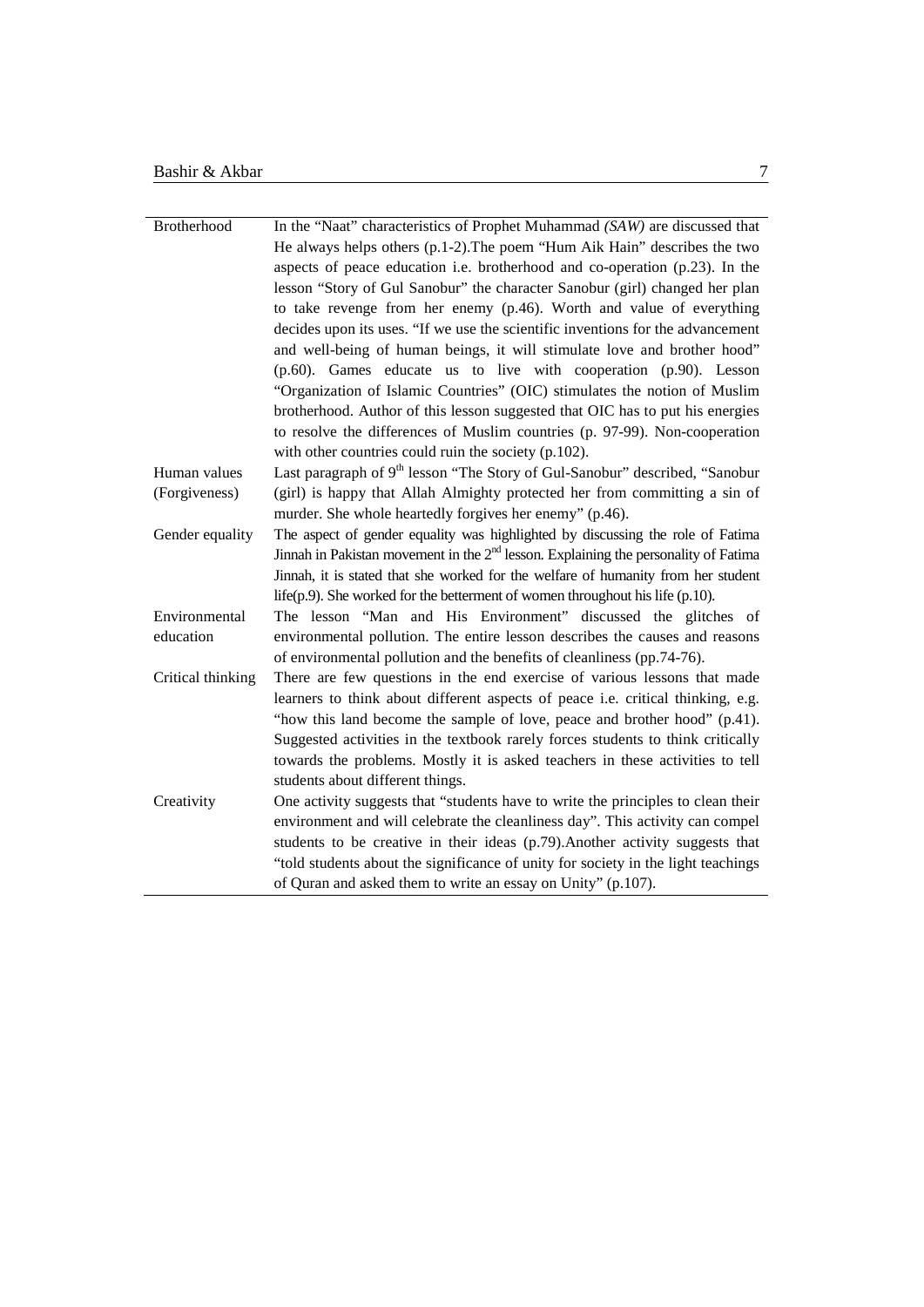

*Figure 1.* Extracts from text book of Urdu grade 6<sup>th</sup> related to cited text

## **Analysis of 7th Grade Text Book of Urdu on the Basis of CMF**

Urdu textbook for  $7<sup>th</sup>$  grade was analyzed for the first stage of analysis i.e. CMF. The described texts and suggested activities in the text books relevant to the different aspects of peace education were noted down.

Table 3

*Description of Texts and Suggested Activities in the Text Book of Urdu (Grade 7th)*

| Aspects  | Contents                                                                            |
|----------|-------------------------------------------------------------------------------------|
| Love for | The lesson "Manners of Social Adjustment" explained the aspect of love for          |
| humanity | humanity. The whole lesson describes the importance of peaceful living in the       |
|          | society e.g. every member of society has the right to be respected whatever his     |
|          | religion, language and profession. Whether he is white or black, whatever his       |
|          | financial status (rich or poor) give him respect (p.75). Further detail includes    |
|          | sentences e.g. "shouting and mistreating is not appropriate for gentle people"      |
|          | $(p.75)$ . "Deal with your neighbors' like your family members." $(p.76)$ . Social  |
|          | nature of man always compels him to ask for help from others, Islamic history       |
|          | provides us the great example of such type of help 'Essar' (sacrifices for others). |
|          | It is discussed in the lesson, "Essar-e-Madina", example from Ghazwa (battle)       |
|          | Yarmok is quoted that is how the coiled soldiers fighting in battle refuses to take |
|          | water just for other soldiers $(pp.100-102)$ .                                      |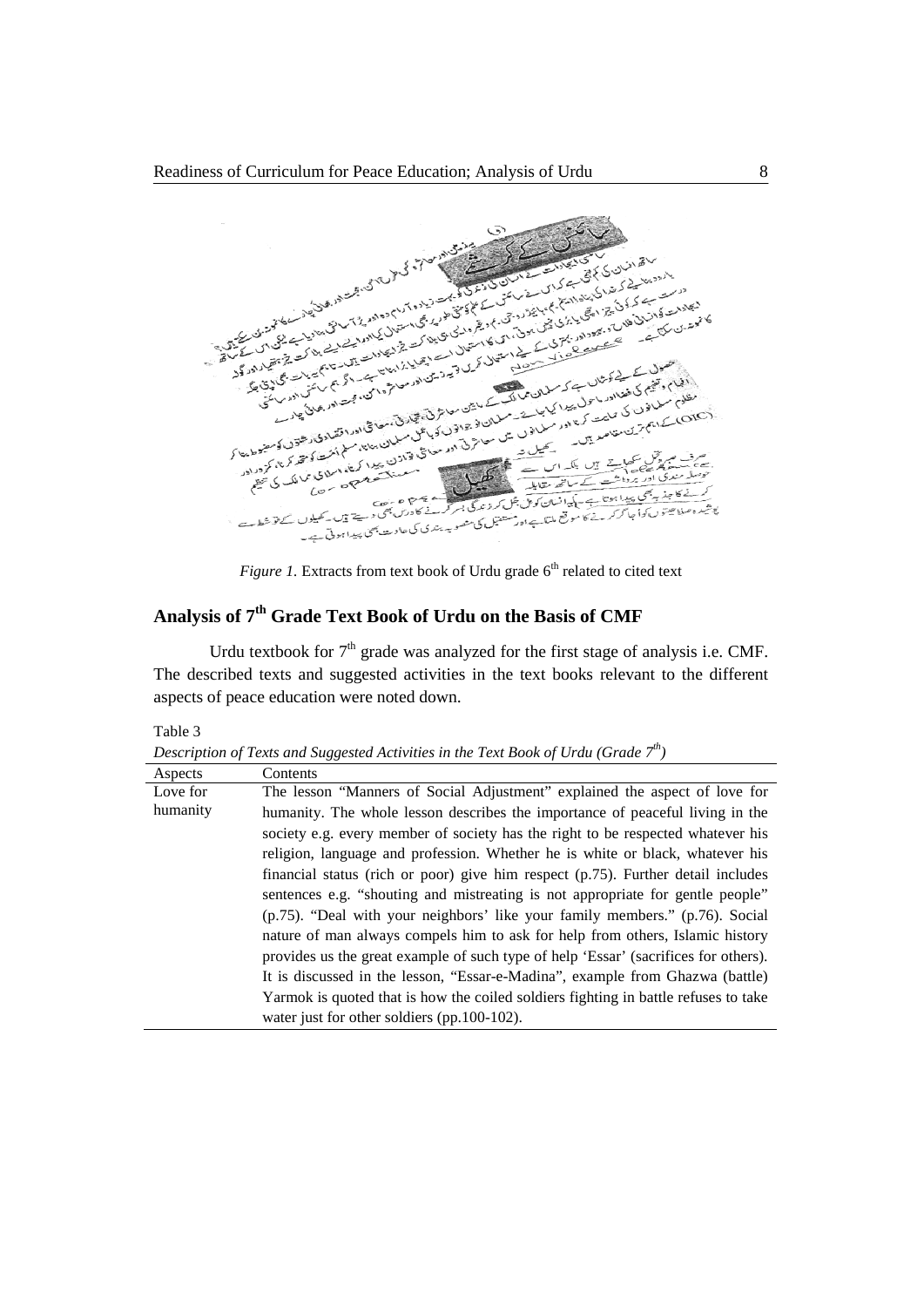| Cultural      | The lesson $7th$ i.e. "Ao Pakistan ki Sair Karen" is a good example of aspect of       |
|---------------|----------------------------------------------------------------------------------------|
| diversity     | cultural diversity. This lesson provides information about different provinces of      |
|               | Pakistan. The cultural patrons and variety of languages in all provinces are           |
|               | described in detail (pp. 34-38).                                                       |
| Environmental | The lesson 11 <sup>th</sup> "Meri Awaz Suno" elaborates the severity and causes of     |
| education     | environmental pollution. The practical activities in the end exercise of this lesson   |
|               | suggested that it is the responsibility of every student to be a part or launch by     |
|               | himself a plantation campaign (pp. 56-58).                                             |
| Critical      | Text book of Urdu includes few activities that stimulate the critical thinking         |
| thinking      | abilities of students. One activity suggests that teacher will conduct a group         |
|               | discussion of students on some social problem (p.76). That may prompt critical         |
|               | thinking abilities of students. But the problem is that this type of activities rarely |
|               | found in the text book.                                                                |

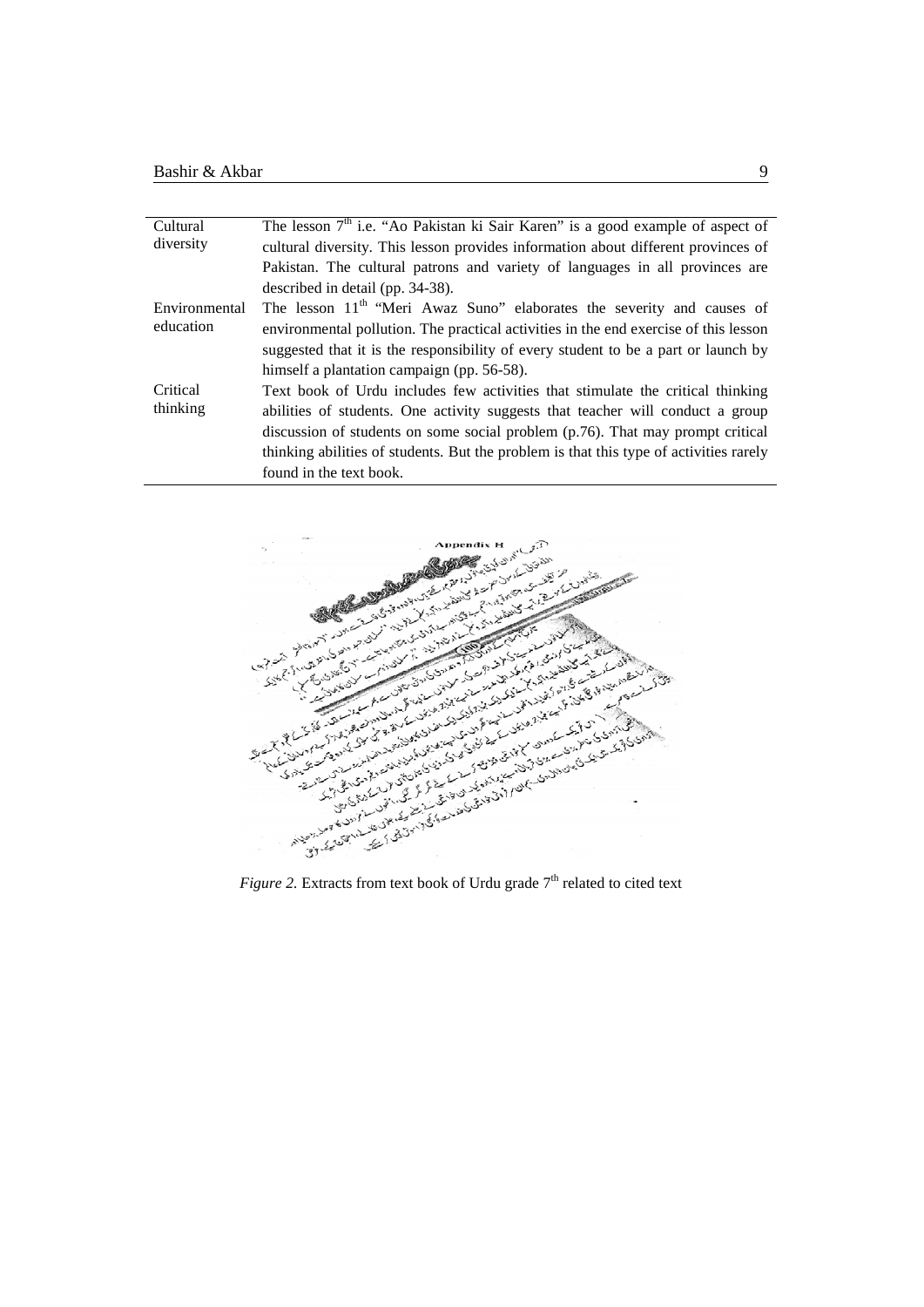# **Analysis of 8th Grade Text Book of Urdu on the Basis of CMF**

Text that explains the different aspects of peace education found in the text book of Urdu for  $8<sup>th</sup>$ grade is cited below.

Table 4

*Description of Texts and Suggested Activities in the Text Book of Urdu (Grade 8th)*

| Aspects      | Contents                                                                               |
|--------------|----------------------------------------------------------------------------------------|
| Love for     | The peace element love for humanity was found in the lesson titled as "Darde Dil       |
| humanity     | K Wasty Paida Kia Insan Ko". Examples from Islamic history relevant to peace           |
|              | were quoted in the lesson e.g. "when the Muslims of State of Madina facing             |
|              | starvation. Hazrat Usman $(R.A)$ distributed wheat free of cost among the people of    |
|              | Madina for the sake of Allah's will" (p. 11). Caliph Hazrat Umer (R.A.) and            |
|              | Hazrat Abu Bakar $(R.A.)$ donate their assets for the expenditures of Tabuk battle in  |
|              | front of Prophet (SWT). Example of Yarmuk battle was described in which injured        |
|              | soldiers refused to drink water and asked to give water to the other soldier who       |
|              | has also showed the need of water. All the three were expired but did not accept       |
|              | water for one another (however, this incident is also discussed in the textbook of     |
|              | $7th$ grade). At the end of lesson, it is established that human beings can make their |
|              | society as good as heaven if they develop the habit to help each other $(pp.12-14)$ .  |
| Brotherhood/ | The poem "Mil Kr Raho" elaborates the concept of unity. The poet motivates the         |
| cooperation  | reader for unity by giving him examples from history (pp. 91-92). Saying of            |
|              | Prophet $(SAW)$ is quoted i.e. all Muslims belong to one nation and is considered      |
|              | one body. Pain in any part of the body make entire body restless (p.98). The lesson    |
|              | "Milli Wahdat" describes that the major reason of Muslim downfall is lack of           |
|              | unity and is damaging for all type of progress i.e. economic, social and democratic    |
|              | progress of Muslims. Muslims are making efforts for restoration of unity but are       |
|              | not successful to gain dew success. At the first page of lesson an image of joining    |
|              | human hands depicts on the importance of unity (pp.97-100).                            |
| Human        | The aspect of human values acquired very limited narration in the text book. It is     |
| values       | stated that "Islamic history is rich with examples of benevolence, generosity, love    |
|              | and good conducts" (p.12). "The ideal student gives reverence to elders, help the      |
|              | others and keeps himself clean" (p. 105).                                              |
| Cultural     | Culture of Pakistan elaborated in the lesson "Important Festivals of Pakistan".        |
| diversity    | This lesson elaborates the festivals celebrated in various parts of the country.       |
|              | (pp.19-22).                                                                            |
| Creativity   | Few activities suggested in the end exercise energize students to ponder about the     |
|              | well-being of others. It is suggested that students will think creatively and make a   |
|              | list of possible social welfare activities that they want to accomplish in their lives |
|              | and they will share these social welfare activities with their peers in class (p.18).  |
|              | One other activity suggests that students will do a debate competition on the topic    |
|              | of social service (p.140).                                                             |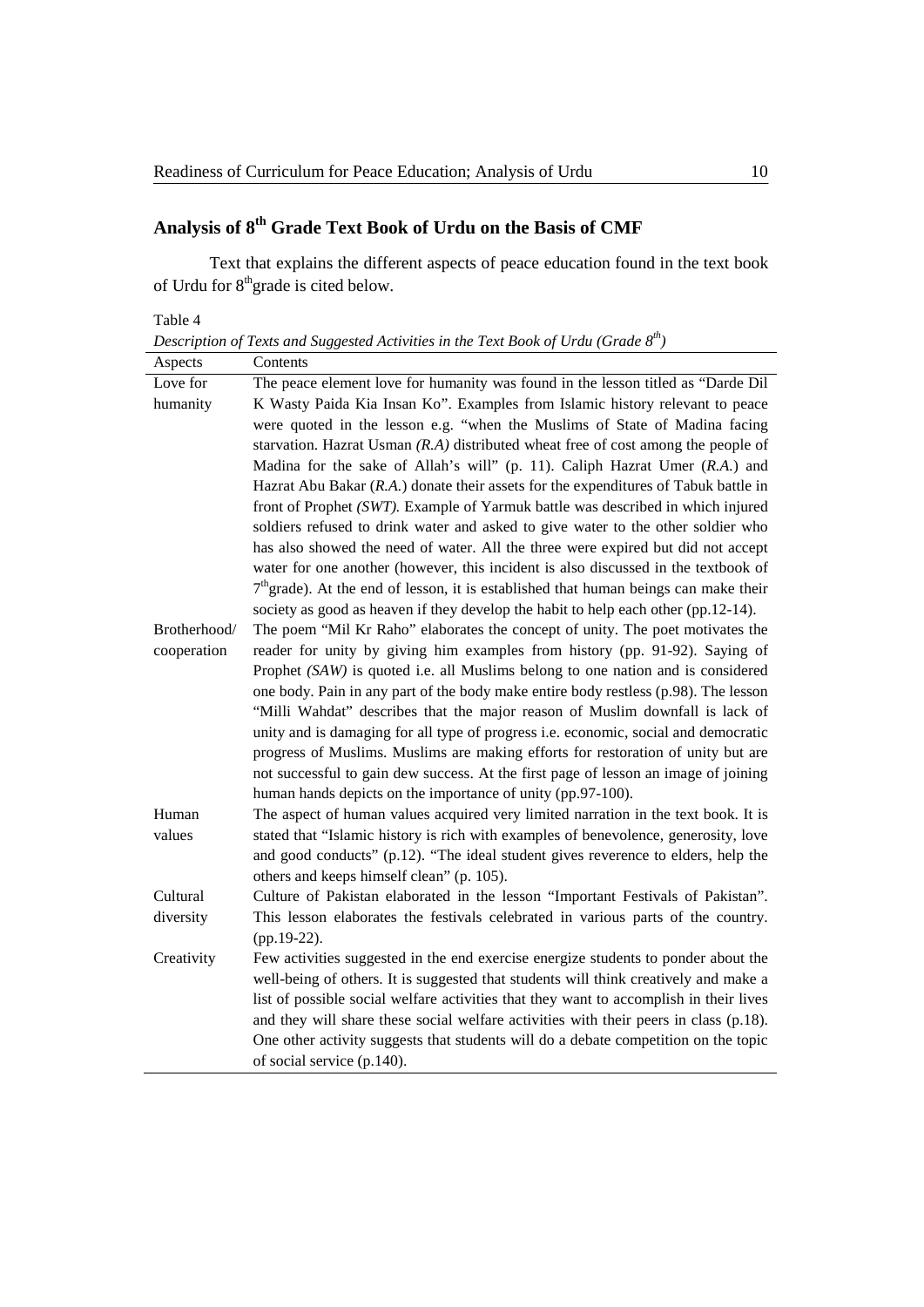

ہما را پیا را ملک پاکستان ایک ایسی اکائی ہے جس میں مختلف ثقافتوں اورتہذیبوں کارنگ شامل ہے۔اس کی ا<br>الگ تنبیں ۔ پاکستان سےصوبوں: پنجاب،سندھ، بلوچستان،نیسر پختون خوااور گلگت بلتسان کے علاوہ متعدد قبائلی علاقوں اور ایجنسیوں کاالگ الگ رہن تہن ہے۔اس انفرادیت کے باعث ان کی زیا تیں، پہناوےاور تم ورواج 

۔<br>جوہ جاری کے مقاللے بھی منعقد ہوتے ہیں۔ گلگت بلتتان کےفن کارادر دست کاربھی اس مبلے میں شر یک ہوکر س کی رونق میں اضافہ کرتے ہیں۔ گھریلہ دست کاریوں کی نمائش ہو تی ہے۔ پ<sub>ی</sub>شاکوں، شائوں اور کپٹروں پر کثر جاتی کا نقیس اور نازک کام اس علاقے کے لوگوں کے ذوق جمال اور ان <sup>سی</sup> محت اور جفائشی کو ظاہر کرتا ہے۔<br>نئے بیٹا کی علاقہ جات کی موسیقی اوران سے مخصوص رتص بھی مہلے کی دل چسپی کو بڑ ھاتے ہیں۔



*Figure 3.* Extracts from  $8<sup>th</sup>$  grade text book of Urdu related to cited text

## **Analysis of Urdu Text Books on the Basis of DDF**

Second phase of analysis i.e. DDF was conducted to explore the dimension of description. The text enlisted in the CMF was further analysed to understand its dimension of description. The findings of analysis are presented below.

Table 5

*Dimensions of Quality of Description in the Textbooks of Urdu for Grade 6th, 7th and 8th*

| 6 <sup>th</sup><br>$R^{th}$<br>$\neg$ th<br><b>Brief</b><br>Explicit<br>Love for humanity<br>Extensive<br>1)<br><b>Brief</b><br>2)<br><b>NA</b><br><b>NA</b><br>Tolerance | Quality of description |  |  |
|---------------------------------------------------------------------------------------------------------------------------------------------------------------------------|------------------------|--|--|
|                                                                                                                                                                           |                        |  |  |
|                                                                                                                                                                           |                        |  |  |
|                                                                                                                                                                           |                        |  |  |
| 3)<br><b>NA</b><br>Extensive<br><b>Brotherhood</b><br>Brief, explicit                                                                                                     |                        |  |  |
| <b>Brief</b><br><b>Brief</b><br><b>NA</b><br>4)<br>Human value                                                                                                            |                        |  |  |
| Explicit, implicit<br><b>NA</b><br>NA.<br>5)<br>Gender equality                                                                                                           |                        |  |  |
| Environmental education<br>Explicit,<br><b>NA</b><br>Explicit<br>6)                                                                                                       |                        |  |  |
| <b>Brief</b><br><b>Brief</b><br><b>NA</b><br>7)<br>Critical thinking                                                                                                      |                        |  |  |
| <b>Brief</b><br>Creativity<br><b>Brief</b><br>8)<br><b>NA</b>                                                                                                             |                        |  |  |
| Cultural diversity<br>NA.<br>Extensive<br>Explicit<br>9)                                                                                                                  |                        |  |  |

Note. NA= Not Addressed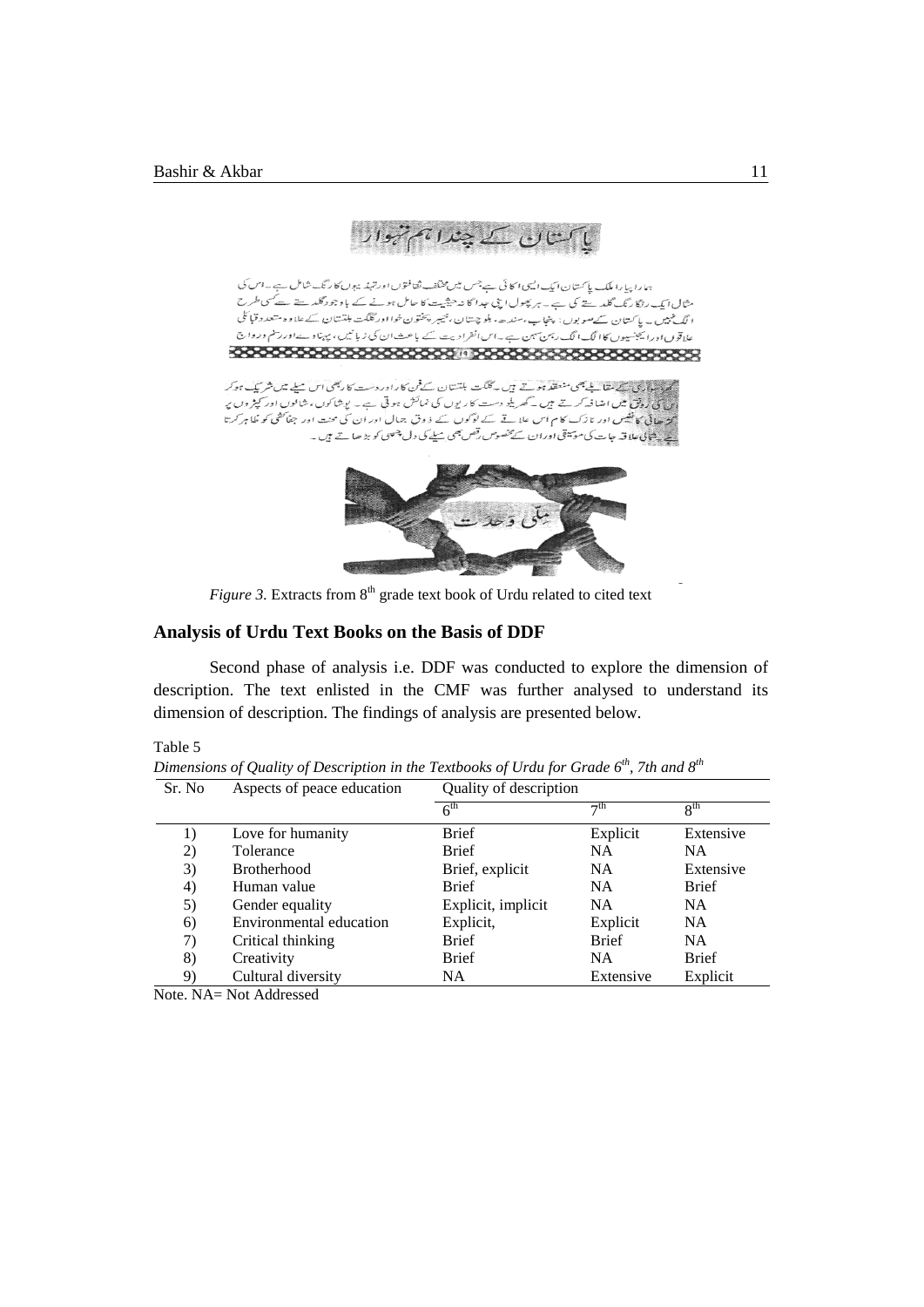Table 5 explains that the features of peace education included in the textbooks of Urdu for elementary grades i.e.  $6<sup>th</sup>$ , 7th and  $8<sup>th</sup>$  and demonstrate the quality of description of aspects of peace education. Nine indicators of peace education i.e. tolerance, love for humanity, brotherhood, gender equality, human values, environmental education, critical thinking, cultural diversity and creativity are addressed at different grades of elementary. And it is also elaborated that dimension of description for most of peace components remained brief.

## **Findings**

- Analysis of objectives of Urdu curriculum reveals that the dimensions of peace education are not addressed in the objectives. Five objectives are stated in the document of Urdu curriculum but peace education is not emphasized in any objective.
- Analysis depicts that eight dimensions of peace i.e. human values, gender equality, tolerance, brotherhood, love for humanity and critical thinking are addressed in the text book of Urdu for grade  $6<sup>th</sup>$ . Analysis of dimensional description shows the variation in the description of aspects of peace education. The analysis discloses that aspect of human values, love for humanity, tolerance, and critical thinking found in the text with brief narration. The description of aspect of brotherhood found brief and explicit while, gender equality was elaborated explicitly and implicitly. The environmental education discussed explicitly in the text book of Urdu.
- Analysis discloses that the text book of Urdu at grade  $7<sup>th</sup>$  describes the different aspects of peace education. Gender equality, love for humanity, and environmental education were described explicitly, the cultural diversity got sufficient explanation that is extensive. The description of critical thinking was brief in textbook of Urdu.
- Findings of analysis of  $8<sup>th</sup>$  grade text book of Urdu reveal that, the brotherhood and love for humanity are explained extensively and implicitly. According to the framework of analysis the extensive and implicit description is considered good to explain the peace education. The dimensions of peace i.e. human values, creativity, tolerance, and critical thinking fall in the category of brief explanation. Cultural diversity and environmental education remained explicit in explanation. Narration of gender equality acquired implicit and explicit quality of explanation.
- Activities relevant to peace education that were suggested in the end exercises of different lessons of textbooks were few in number. Moreover, some activities required involvement of whole school e.g. celebrating cleanliness day. But the curriculum does not suggest any guideline to the administrators to facilitate these types of activities.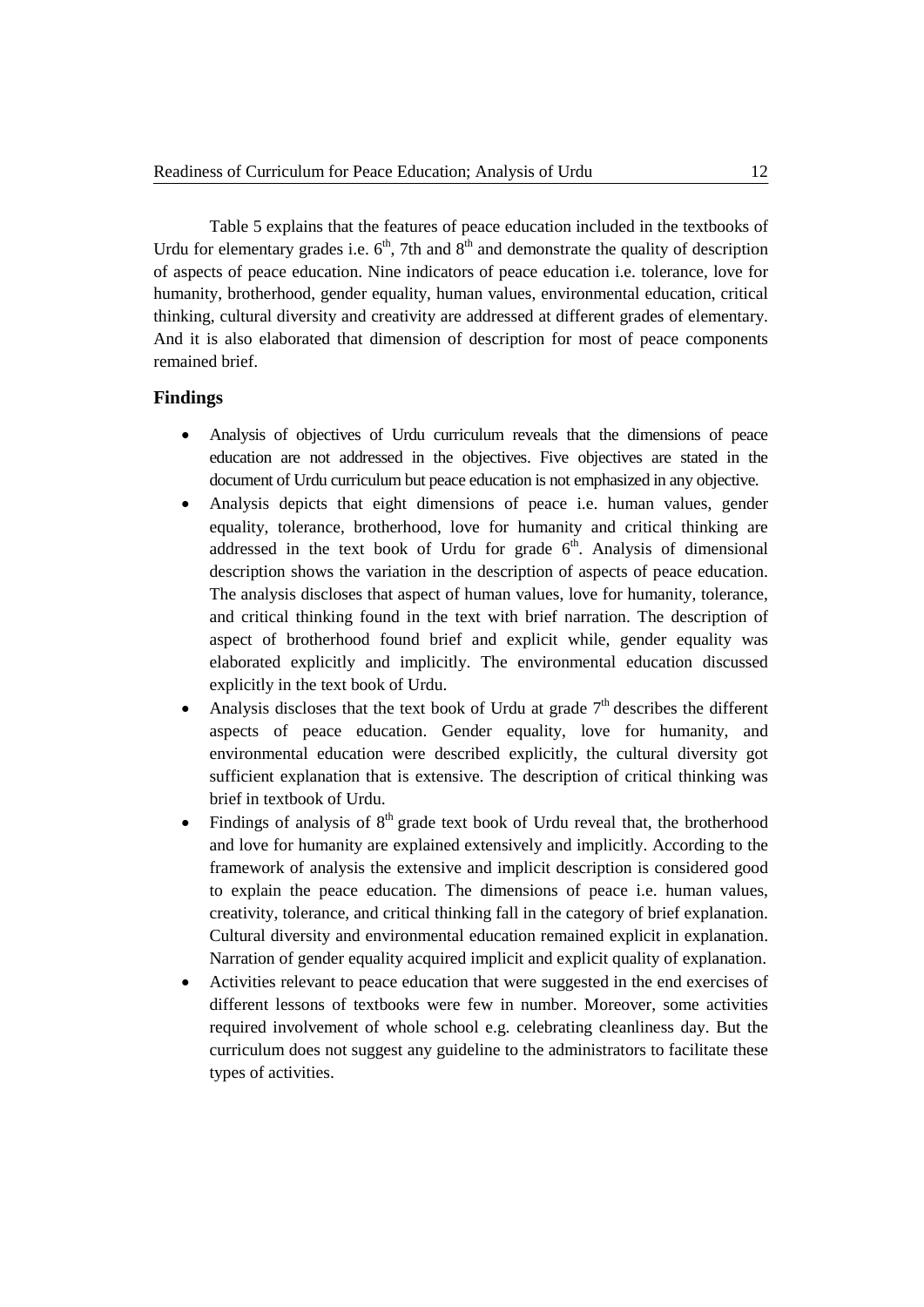- Examples that explain the love for humanity as a peace are same at grade  $7<sup>th</sup>$  and  $8<sup>th</sup>$ . Islamic history is rich with examples that can be used to elaborate the dimensions of peace. Variety of examples should be quoted to explain the aspects of peace.
- The description of brotherhood focused on Muslim unity. Brotherhood and co-operation among individuals of society is not elaborated in the books.

## **Conclusion**

Language played very important role in the cultural and philosophical development of any nation. All the tales of historical development and philosophical debates, stories of heroes and wars of prejudices among sects are conveyed through the language. Urdu is our national langue and is a part of curriculum up to the higher secondary level. It can be a powerful source to develop peaceful culture in society. The analysis of elementary school Urdu curriculum shows that focus on aspects of peace education is not satisfactory. Analysis depicts that description related to the aspects of peace remained brief most of the time. Textbooks are not addressing all dimensions of peace education. Missing elements of peace education i.e. respect for human life, justice, democracy, human rights, non-violence, and cultural diversity should be incorporated at grade 6th. Understanding of cultural diversity is important to establish good values of co-operation, brotherhood and acceptance among the members of society. Although textbooks of grade  $7<sup>th</sup>$  and  $8<sup>th</sup>$  described the aspect of cultural diversity but the narration does not cover the diversity based on religion and language. Islamic history is rich with examples related to dimensions of peace. There is a need to include different examples related to peace at different levels to make it interesting for reader. Curriculum of peace education has strong belief that violence (every type) is a hindrance in the overall progress of a country and is very menacing for human society. Harmful effects of violence on human society are long term. Generations have to bear its consequences. (Kivel & Creighton, 1997). Developing the peaceful young minds required inculcation of human rights and culture of non-violence in the country. The aspect of non-violence is not addressed in Urdu curriculum. The stories related to non-violence should be included in the textbooks of Urdu at all levels of elementary education. All aspects of peace education should be addressed in the present curriculum with particular emphasis on respect for human life, to address the misery of disrespect towards human life in the form of suicide attacks in the country. Existence of all aspects of peace education in the text books is a way forward for sustainable peace in Pakistan.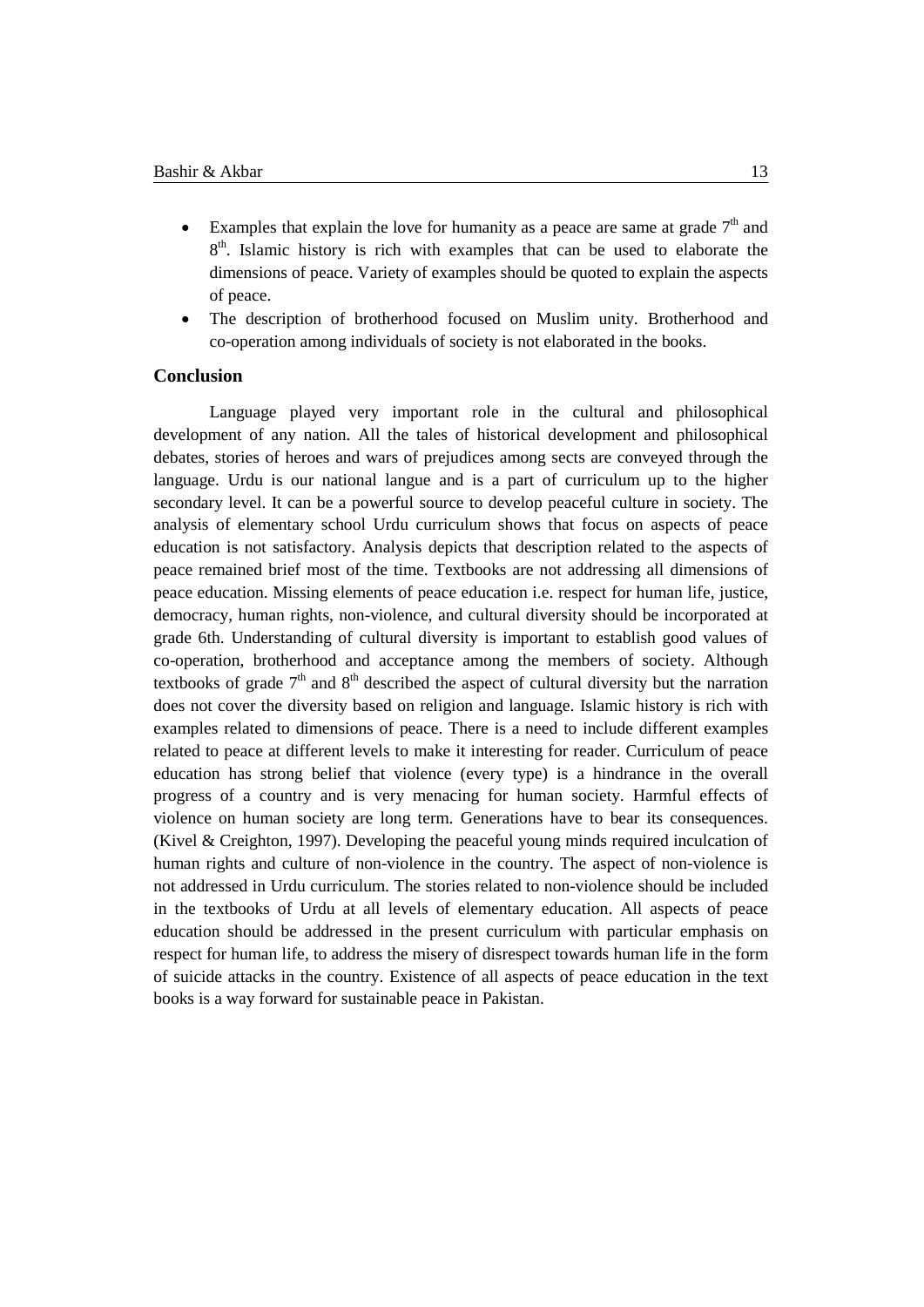## **References**

- Ahmad, Z. (2018). A Critique of the Need and Application of Peace Education in Pakistan. *Asian Journal of Peace building, 6*(1), 99-112
- Bar-Tal, D. (2002). The elusive nature of peace education. *Peace education: The concept, principles, and practices around the world*, 27-36.
- Bloomaert, J. & Verschueren, J. (1999). The role of language in European nationalist ideologies*.* In: C. Schaffner & A. Wenden (Eds.), *Language and peace*. Amsterdam: Harwood, 137–160.
- Cardozo, M. (2008). Sri Lanka: In peace or in pieces? A critical approach to peace education in Sri Lanka. *Research in Comparative and International Education*, *3*(1), 19-35.
- Clyne, M. (1999). Establishing linguistic markers for racist discourse*.* In: C. Schäffner & A. Wenden (Eds) *Language and peace.* Amsterdam: Harwood, 111–118.
- Danesh, H. B. (2006). Towards an integrative theory of peace education. *Journal of Peace Education. 3* (1), 55-78.
- Demir, S. (2011). An overview of peace education in Turkey: Definitions, difficulties, and suggestions-A qualitative analysis. *Educational Sciences: Theory and Practice*, *11*(4), 1739-1745.
	- Dewenden, C. (2007). Immigration and cultural rights: Political recognition and cultural acceptance. *Museum International, 59*, 1-2, 24-29.
	- Eslami-Somea, R. & Movassagh, H. (2014). Peace education in Iran: Challenges and prospects. *Journal of Peace building & Development, 9*(2), 33-48.
	- Fairclough, N. (2004). *Language and power*. London: Longman.
	- Harber, C. & Sakade, N. (2009). Schooling for violence and peace: How does peace education differ from 'normal schooling? *Journal of Peace Education*, *6*(2), 171-187.
	- Hodge, R. & Kress, G. (2001). *Language as ideology*. London: Routledge.
	- Houang, R. & Schmidt, W. (2008). *TIMSS international curriculum analysis and measuring, educational opportunities*. TIMSS International Curriculum Analysis Database. Retrieved from:<http://ustimss.msu.edu/>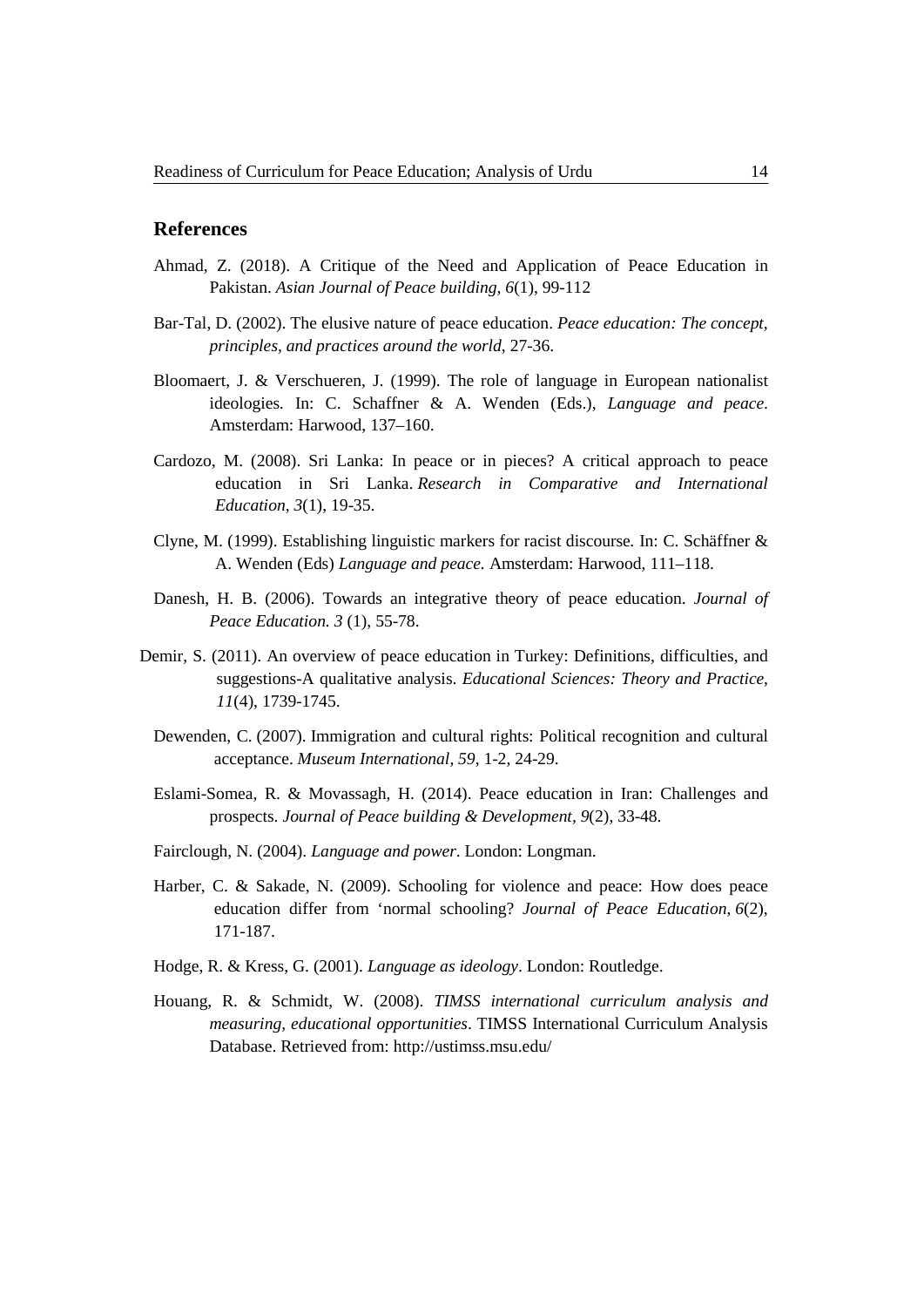- Imtiaz, S. (2012). *Need for Change (Curriculum Review)*. Islamabad: Peace Education and Development (PEAD) Foundation.
- Jabbour, K. (2013). Peace education the Lebanese curriculum Anatole. *Journal of Educational Sciences International, Lebanon. 3*(2), 52-55.
- Johnson, D. W. & Johnson, R. T. (2005). Essential components of peace education. *Theory into practice*, *44*(4), 280-292.
- Karlsberg, M. (2005). The power of discourse and the discourse of power: pursuing peace through discourse intervention. *International Journal of Peace Studies, 10*(1), 1– 25.
- Kivel, P., & Creighton, A. (1997). *Making the peace: A 15 session violence prevention curriculum for young people*. New York: Hunter House Inc. Publishers.
- Levander, L. M. & Mikkola, M. (2009). Core Curriculum Analysis: A tool for educational design. *The Journal of Agricultural Education and Extension*. 15(3), 275-286.
- Lowenberg, P. (1999). *Language and the institutionalization of ethnic inequality*. In: C. Schaffner & A. Wenden (Eds.), *Language and peace (Amsterdam, Harwood),* (161–174). Madrasas. Retrieved from: [http://sabahionline.com/en\\_GB/articles/](http://sabahionline.com/en_%20GB/articles%20%09/hoa/%20%09articles%20/features%20/2014/03/07/%20feature-01) [hoa/ articles/features /2014/03/07/ feature-01](http://sabahionline.com/en_%20GB/articles%20%09/hoa/%20%09articles%20/features%20/2014/03/07/%20feature-01)
- Matos, A. G. (2012). *Literary texts and intercultural learning*. New York: Peter
- Montgomery, K. (2006). Racialized hegemony and nationalist mythologies: Representations of war and peace in high school history textbooks, 1945– 2005. *Journal of Peace Education, 3*(1), 19–38.
- Naeem, M., Iqbal, M., Naseer-Ud-Din, Hussain, M., Ishtiaq, & Niaz (2011). Infuse concept of peace in curriculum development. *Contemporary Issues in Educational Research, 4*(6).
- Nayyar, A. H., & Salim, A. (2005). *The subtle subversion: The state of curricula and textbooks in Pakistan Urdu, English, Social Studies and Civics*. Sustainable Development Policy Institute.
- Onishi, N. (2005). *Ugly images of Asian rivals become best sellers in Japan*, New York Times.
- Palandjian, G. (2013). *Educating peace: A case study of peace education curricula in Armenia*. Washington: DC.:IREX.